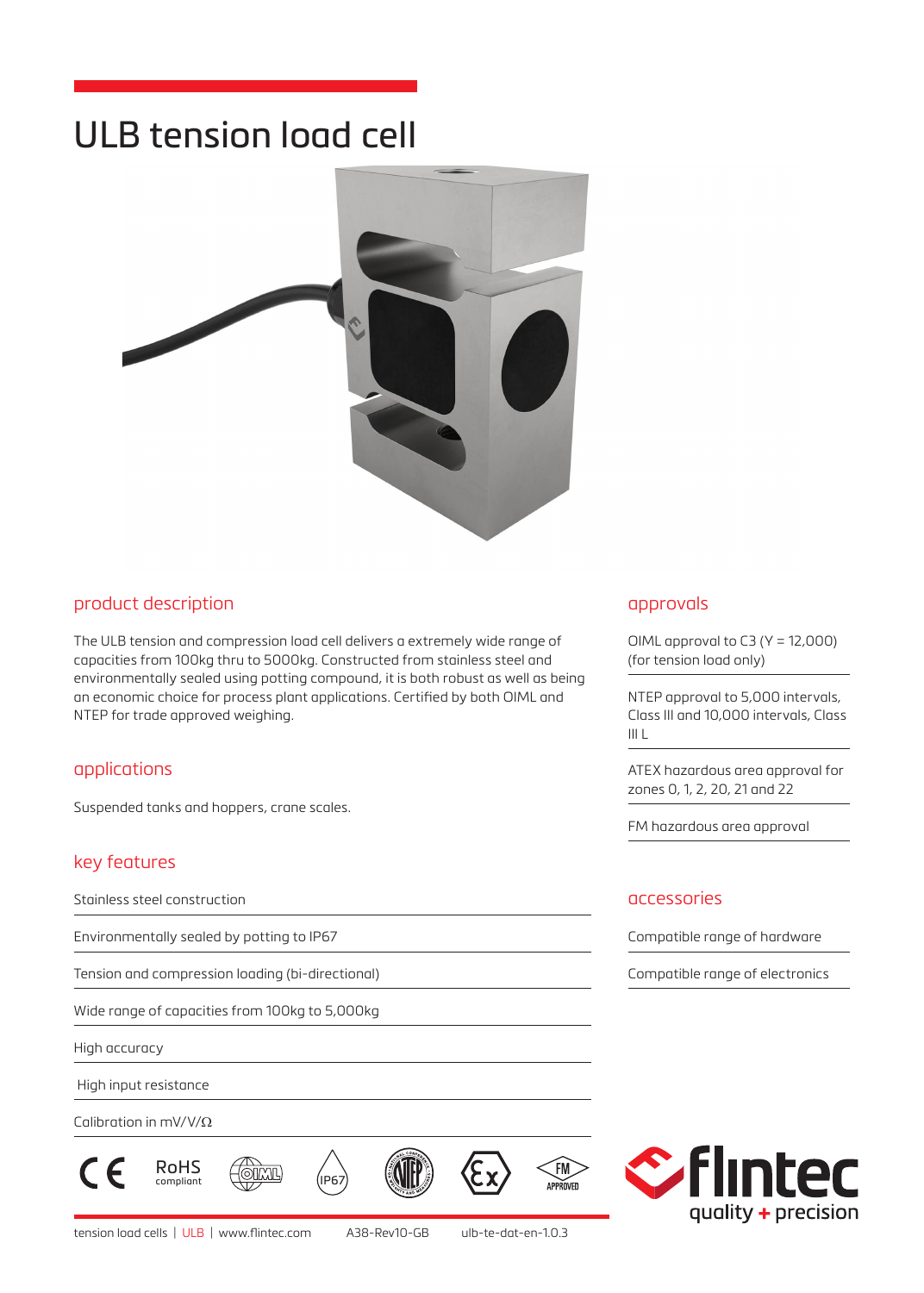## specifications

| Maximum capacity (E <sub>max</sub> )                                 | kg                 | 100 / 200 / 500 / 1,000<br>/ 2,000 / 3,000 / 5,000                                          | 100/<br>200       | 500 / 1,000 / 2,000<br>/ 3,000 / 5,000 |  |
|----------------------------------------------------------------------|--------------------|---------------------------------------------------------------------------------------------|-------------------|----------------------------------------|--|
| Minimum dead load (E <sub>min</sub> )                                | $%E_{max}$         | $\mathsf O$                                                                                 |                   |                                        |  |
| Accuracy class according to OIML R60                                 |                    | (GP)                                                                                        | $G3**$            | $C3*$                                  |  |
| Maximum number of verification intervals<br>$(n_{max})$              |                    | n.a.                                                                                        | 3,000             |                                        |  |
| Minimum load cell verification interval $(v_{min})$                  |                    | n.a.                                                                                        | $E_{max}$ /12,000 |                                        |  |
| Temperature effect on minimum dead load<br>output (TC <sub>0</sub> ) | %*RO/10°C          | ± 0.0400                                                                                    | ± 0.0116          |                                        |  |
| Temperature effect on sensitivity (TCRO)                             | %*RO/10°C          | ± 0.0200                                                                                    | ± 0.0100          |                                        |  |
| Combined error                                                       | % RO               | ± 0.0500                                                                                    | ± 0.0200          |                                        |  |
| Non-linearity                                                        | % RO               | ± 0.0400                                                                                    | ± 0.0166          |                                        |  |
| Hysteresis                                                           | % RO               | ± 0.0400                                                                                    | ± 0.0166          |                                        |  |
| Creep error (30 minutes) / DR                                        | % RO               | ± 0.0600                                                                                    | ± 0.0166          |                                        |  |
| Rated Output (RO)                                                    | mV/V               |                                                                                             | $2 + 0.1%$        |                                        |  |
| Calibration in mV/V/W (AI classified)                                | $\%$               | $\pm$ 0.05 ( $\pm$ 0.005)                                                                   |                   |                                        |  |
| Zero balance                                                         | % RO               | ± 5                                                                                         |                   |                                        |  |
| Excitation voltage                                                   | V                  | 515                                                                                         |                   |                                        |  |
| Input resistance (RLC)                                               | Ω                  | $1,100 \pm 50$                                                                              |                   |                                        |  |
| Output resistance (R <sub>out</sub> )                                | Ω                  | $1,000 \pm 2$                                                                               |                   |                                        |  |
| Insulation resistance (100 V DC)                                     | MΩ                 | $\geq 5,000$                                                                                |                   |                                        |  |
| Safe load limit (E <sub>lim</sub> )                                  | $\% E_{\rm max}$   | 200                                                                                         |                   |                                        |  |
| Ultimate load                                                        | $\%E_{\text{max}}$ | 300                                                                                         |                   |                                        |  |
| Compensated temperature range                                        | $^{\circ}$ C       | $-10+40$                                                                                    |                   |                                        |  |
| Operating temperature range                                          | $^{\circ}$ C       | $-20+65$ (ATEX $-20+60$ )                                                                   |                   |                                        |  |
| Load cell material                                                   |                    | stainless steel 17-4 PH (1.4548)                                                            |                   |                                        |  |
| Sealing                                                              |                    | potted                                                                                      |                   |                                        |  |
| Protection according EN 60 529                                       |                    | <b>IP67</b>                                                                                 |                   |                                        |  |
| Packet weight                                                        | kg                 | 1.0 (100kg, 200kg), 1.1 (500kg, 1,000kg), 1.85 (2,000kg),<br>2.62 (3,000kg), 5.22 (5,000kg) |                   |                                        |  |

\* Accuracy class is only valid for tension load. \*\* corresponds to C3 quality, test certificate not available The limits for Non-Linearity, Hysteresis, and  $TC_{RO}$  are typical values.

The sum of Non-linearity, Hysteresis and TC<sub>RO</sub> meets the requirements according to OIML R60 with  $p_{LC}=0.7$ .